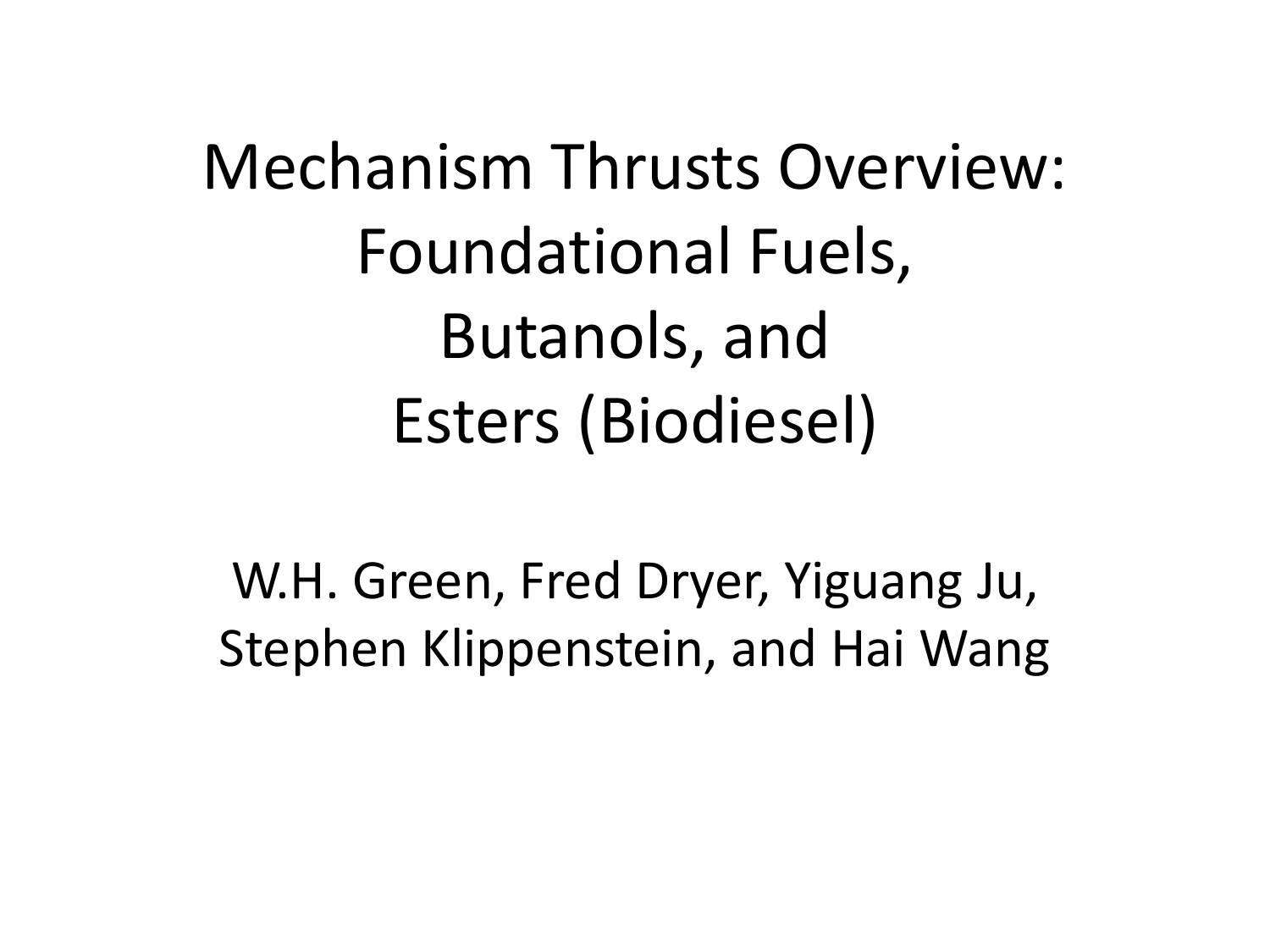#### Mechanisms: Status

- Foundational Fuels (C0-C4):
	- Very good new comprehensive validated model for H2/O2 (in press)
		- MUM-PCE of the underlying uncertainties (in planning)
	- Detailed study of propane ignition at low T (in preparation)
	- Some work on bigger species, building on JetSurf
		- Detailed study of low T propane ignition (in preparation)
		- Quantum thermochemistry for dozens of species
- Butanols:
	- Pretty good detailed comprehensive validated model for n-butanol.
		- Significant issues below 800 K.
		- Planning group publication.
	- Models for the other 3 isomers (2 published, 1 in preparation).
- Esters (Biodiesel):
	- Base kinetic model for methyl decanoate and butanoate developed.
		- Some improvement in ignition delay.
		- Large uncertainties in rate coefficients for H abstraction, radical isomerization, and decomposition of methyl ester molecules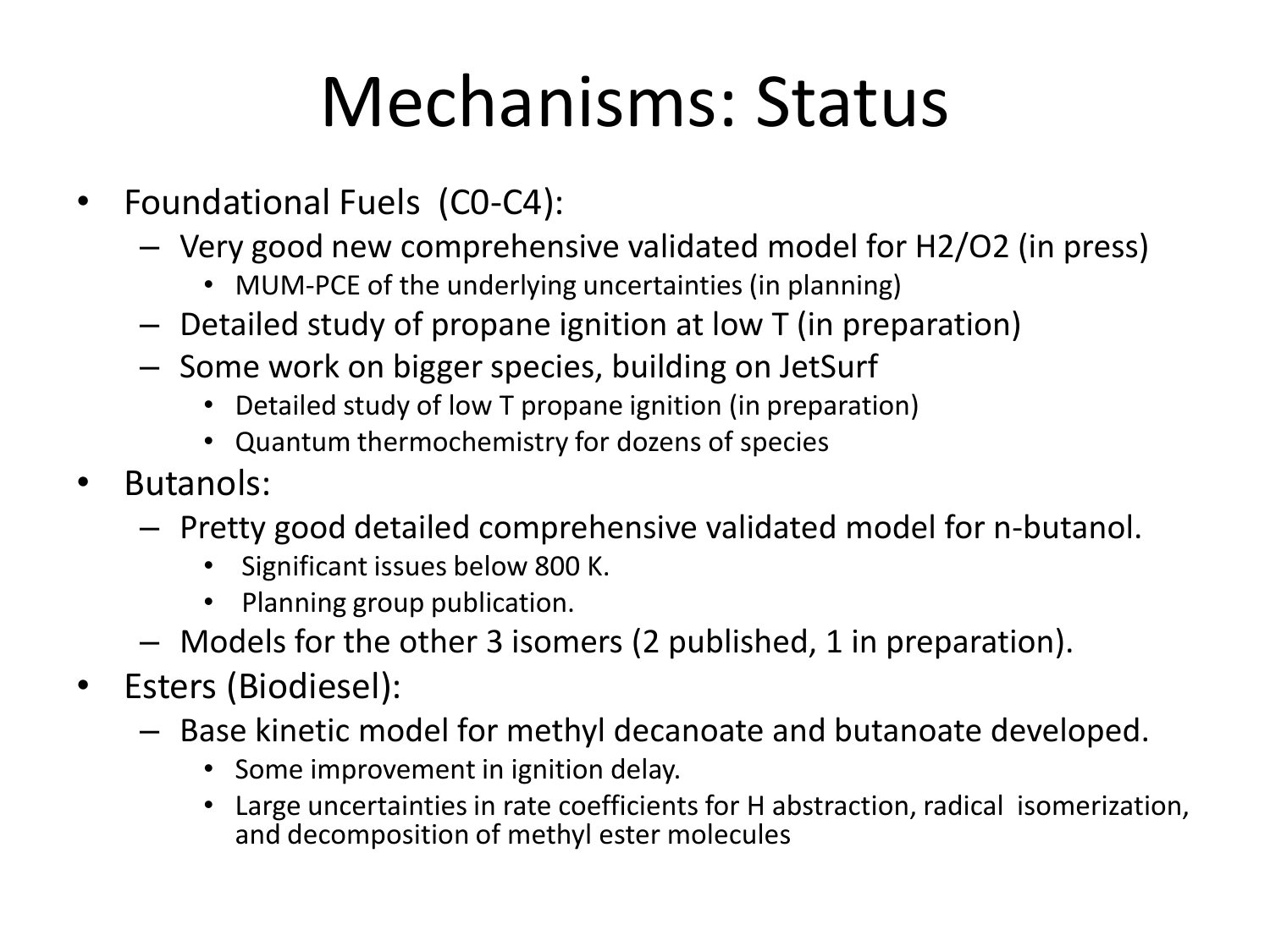#### Mechanisms: 'Minor' Technical Issues

- Several different simulators used in CEFRC, for different experiments.
	- Different assumed boundary conditions, handling of radiation, Soret effect, extrapolations, etc.
	- Some solvers have difficulty with large stiff mechanisms. Some of the stiff mechanisms are probably incorrect.
- Pressure dependent rate coefficients  $k(T,P)$ 
	- Science issues: e.g. what is true  $\langle \Delta E_{down} \rangle$ ?
	- Representation issues:
		- Fit  $k(T_n, P_n)$  accurately enough?
		- Monotonic interpolation, nothing crazy?
		- Solvers handle the representation?
- Validation data sets
	- Significant effort to gather data sets, get them into electronic form so they can easily be compared with computations.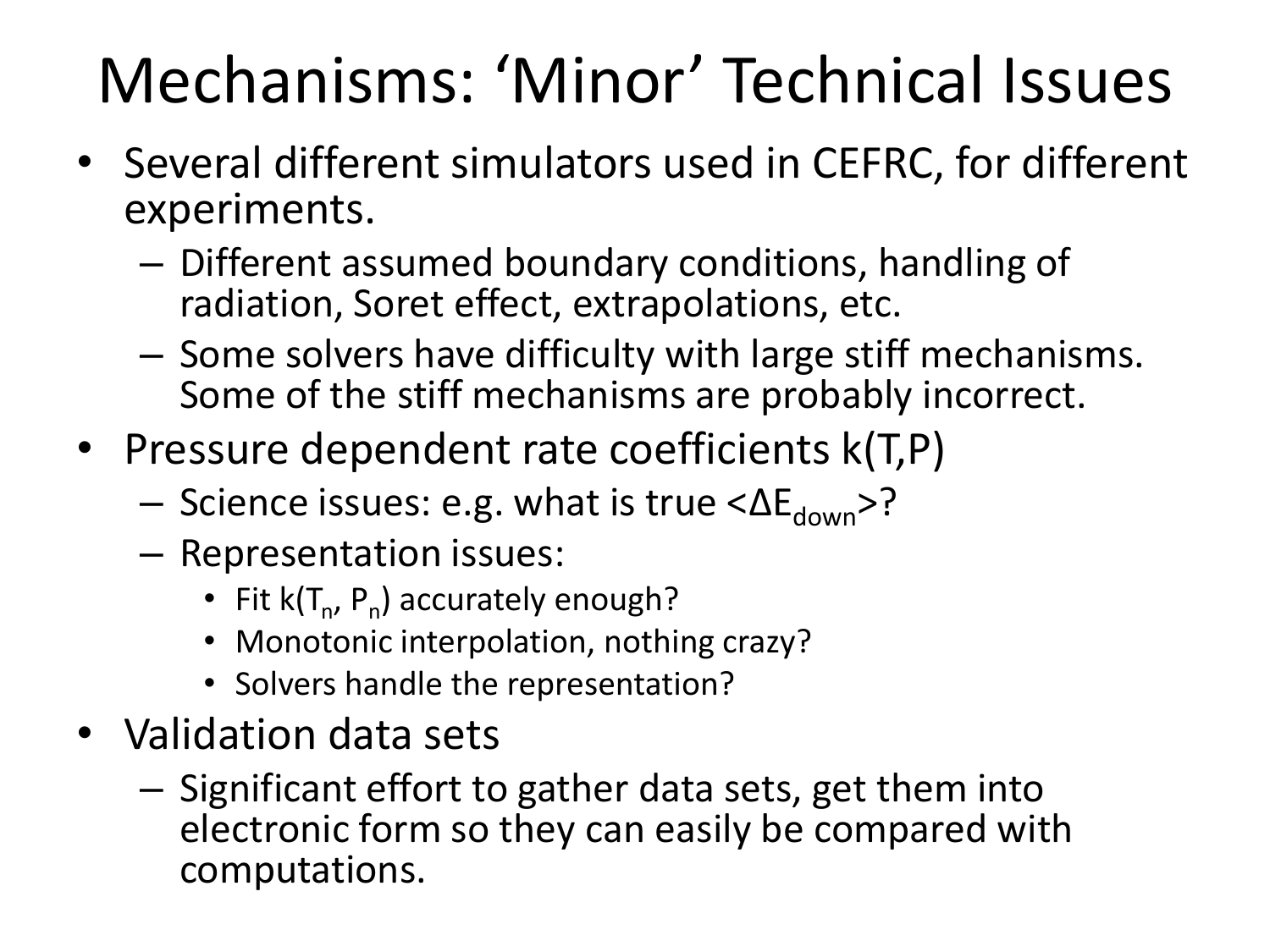# Mechanisms: Big-Picture Issues

- Different goals lead to different mechanisms and different approaches to the mechanisms
- Clarity about the Goals is Key
- CEFRC focus: Primarily Methodology, not Individual Mechanisms
	- Develop Capability to Rapidly Assess Proposed Alternative Fuels
	- Good Mechanism-Building & Validation methods are useful for many fuels
	- Individual Mechanisms are Test Cases for Methods…
	- …but also reveal where improved understanding of chemistry (and chemistry-transport coupling) is needed. (Improved Understanding is also transferrable to many fuels).
	- Sensitivity analyses indicate that higher accuracy is needed in C0-C4 chemistry for all fuels: hence Foundational Fuels Thrust
- Improve integration of experiments and model-building
	- Experiment/Model/Experiment cycle time is pretty fast in the CEFRC, but still not perfectly smooth.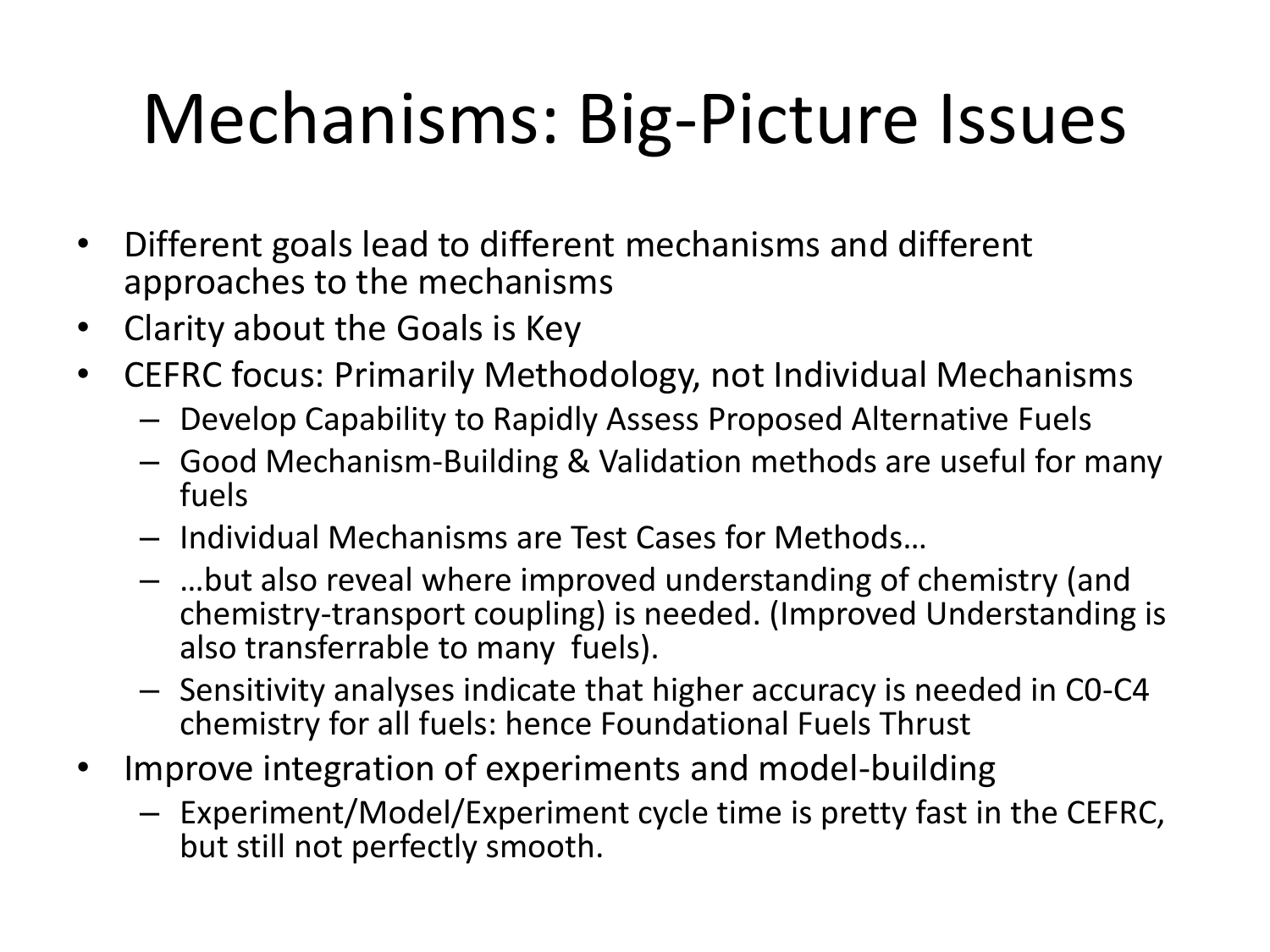# Goals for Foundational Fuels Thrust

- Very high accuracy individual numbers
- Methods for using/predicting experiments sensitive to multiple numbers
	- Can achieve higher accuracy in predictions by constraining the right combination of model parameters
	- Some individual numbers are not easy to determine accurately
	- Use our knowledge to design best "bang-for-the-buck" experiments.
- Careful assessment & use of uncertainties
- Hierarchical build-up of high-accuracy submodels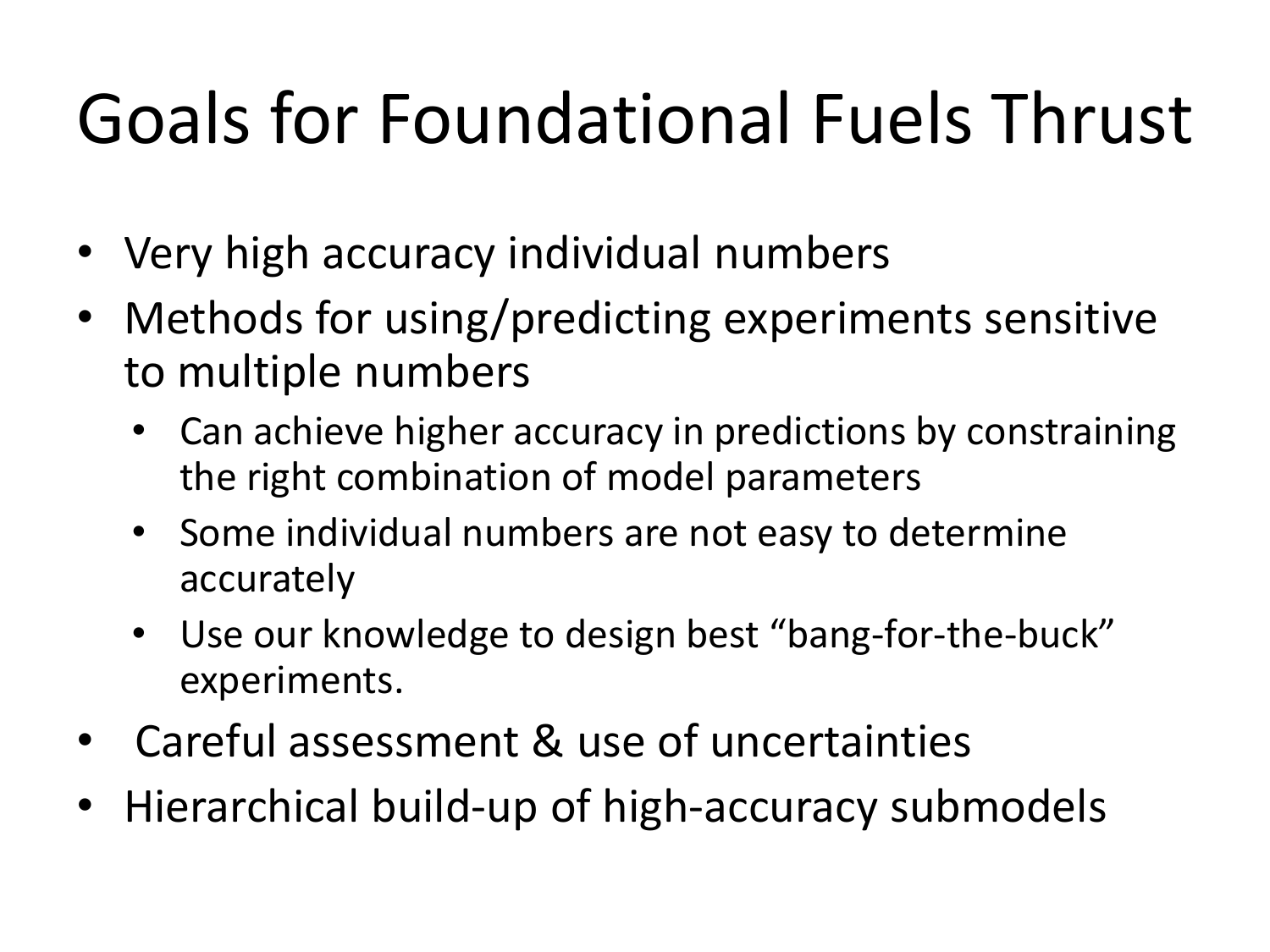# Foundational Fuels Challenges

- Some rate coefficients, thermo need to be known *very* precisely
	- Requires excellent experiments & calculations
- Most reactions have pressure effects; collider dependence
- Some key species and reactions are very difficult to probe experimentally
- Even though "small molecule", still *many* species and reactions to consider.
- Many experiments sensitive to same set of rate coefficients, but hard to use all the data to constrain the rate coefficients:
	- Don't have all the data, nor error bars on the data
	- Often not enough information to uniquely determine all the rate coefficients of interest.
	- Algorithms for extracting the information are not yet perfected.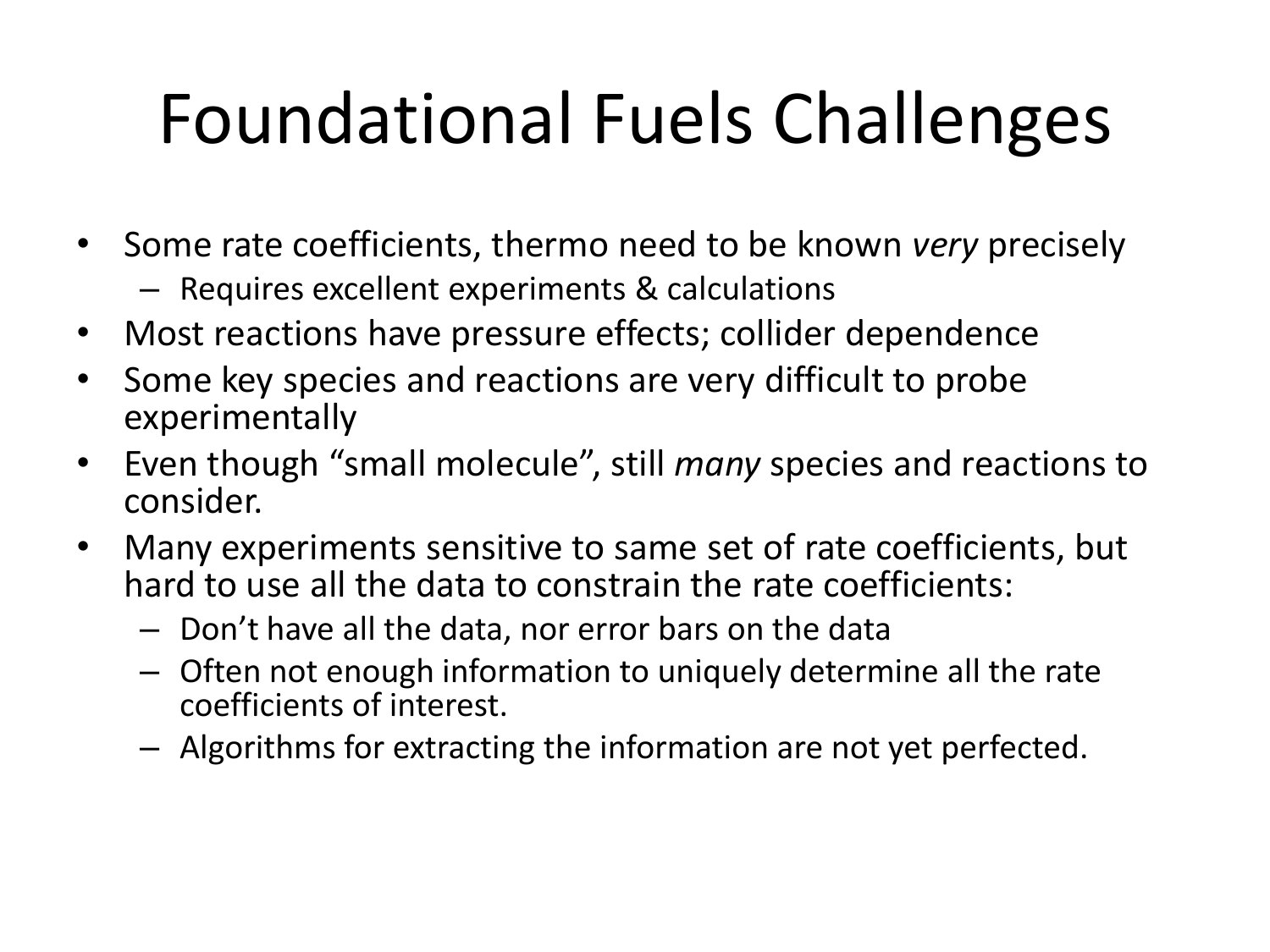# Goals of Butanols Thrust

- Develop/Demonstrate Teamwork Approach to Mechanism Development
- Predictive Models for Many Alternative Fuels Desired – Butanols are a test case
	- How accurate are predictions?
	- How quickly can models be developed?
	- Which experiments are most helpful?
	- What are the pitfalls ?
- Improve understanding of alcohols chemistry.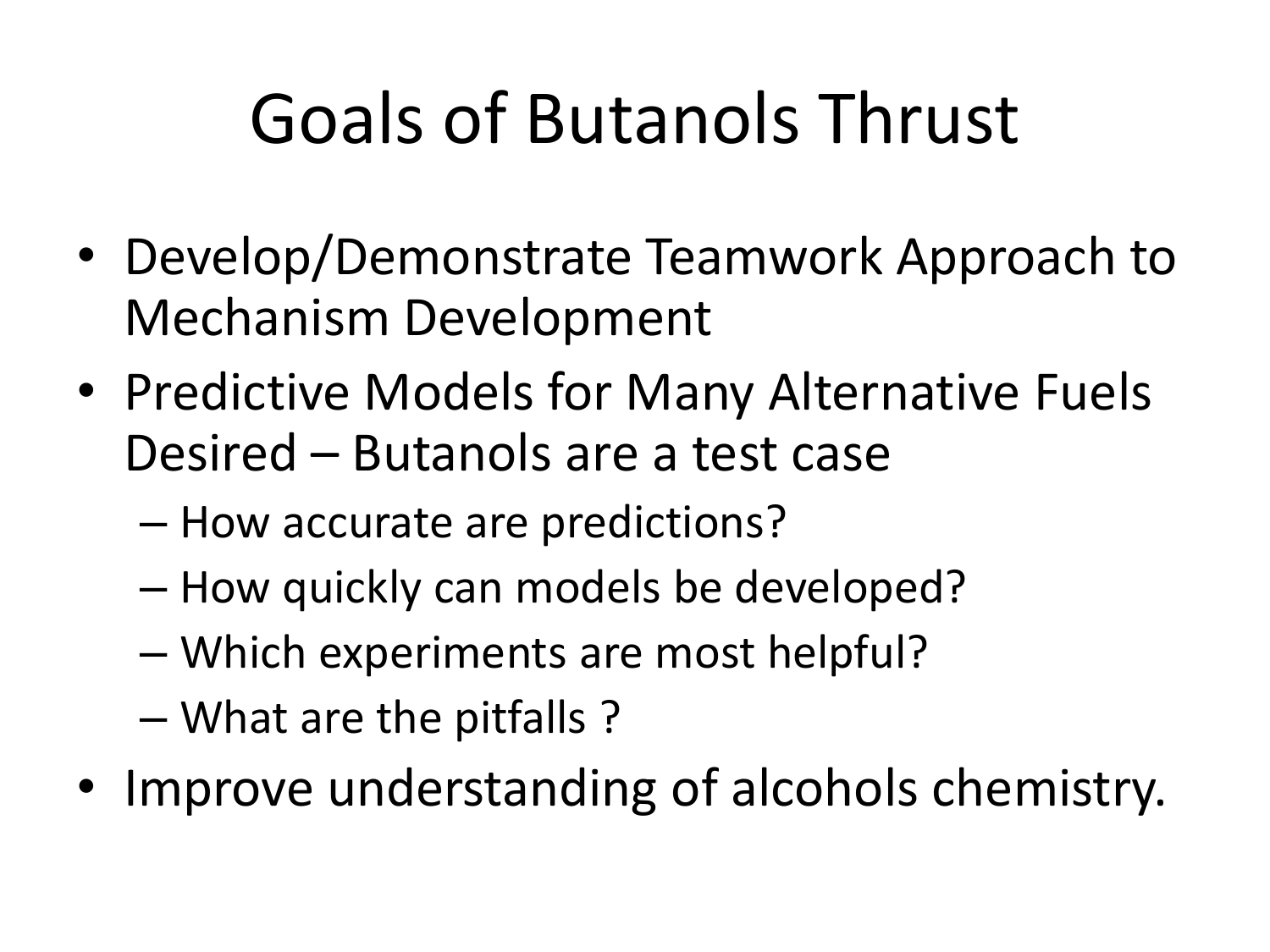# Butanols Challenges

- *Lots* of species and reactions: order of magnitude greater than Foundational Fuels
	- Well-suited to automated model construction
	- Can build on Foundational Fuels submodels
- Very few rate coefficients known precisely; experiments typically constrain some combination of several model parameters.
	- Most numbers in models are estimates or quantum calculations.
- Multiple isomers, conformers, coupled rotors, isomerization reactions; lots of P dependence.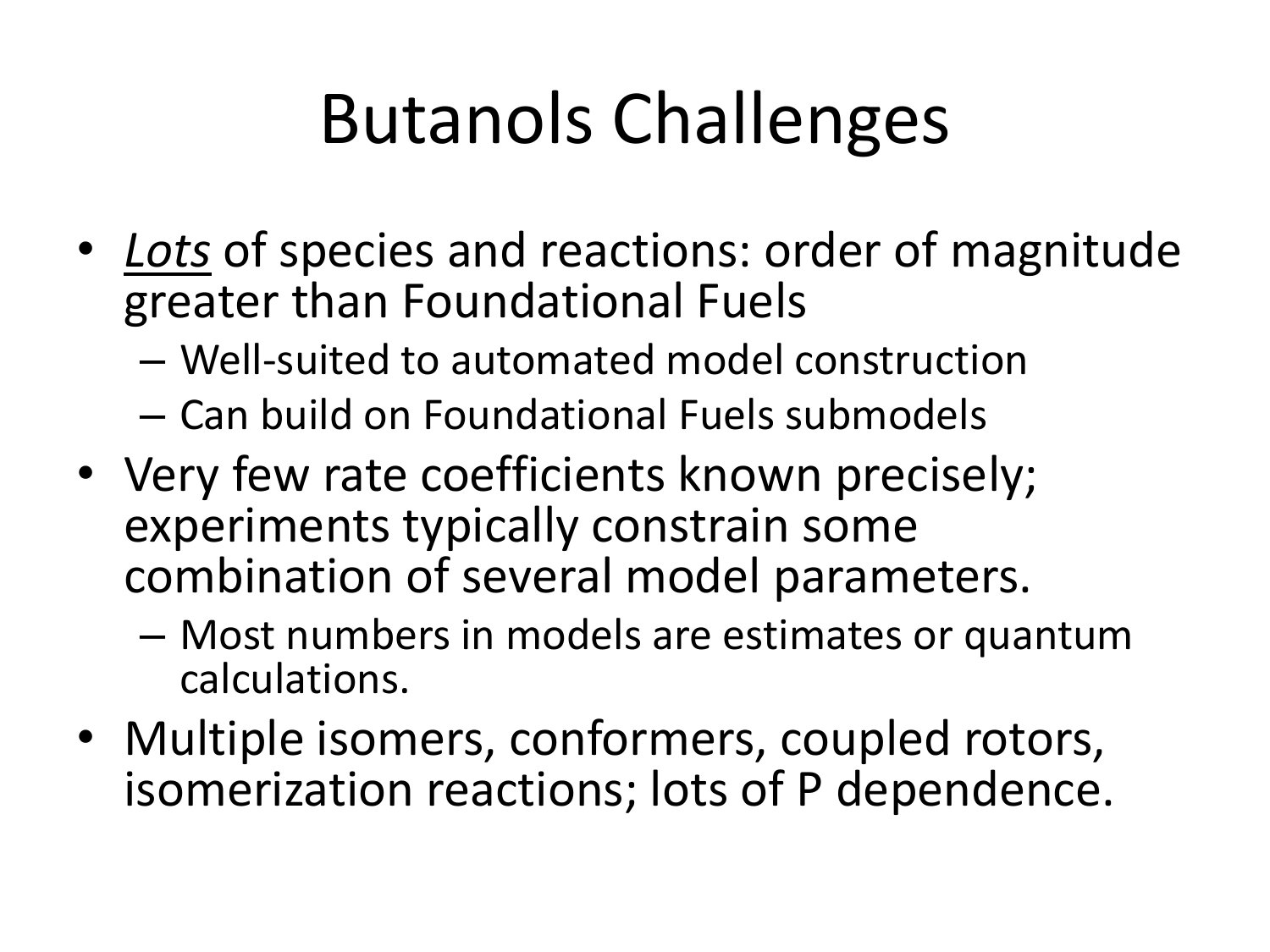# Goals of the Biodiesel Thrust

- Accurate understanding of the ester group chemistry for small methyl esters
	- 1. H abstraction reaction
	- 2. Radical decomposition and isomerization reactions
	- 3. Methyl ester decomposition reactions
- Effects of unsaturation
- Surrogate model for real biodiesel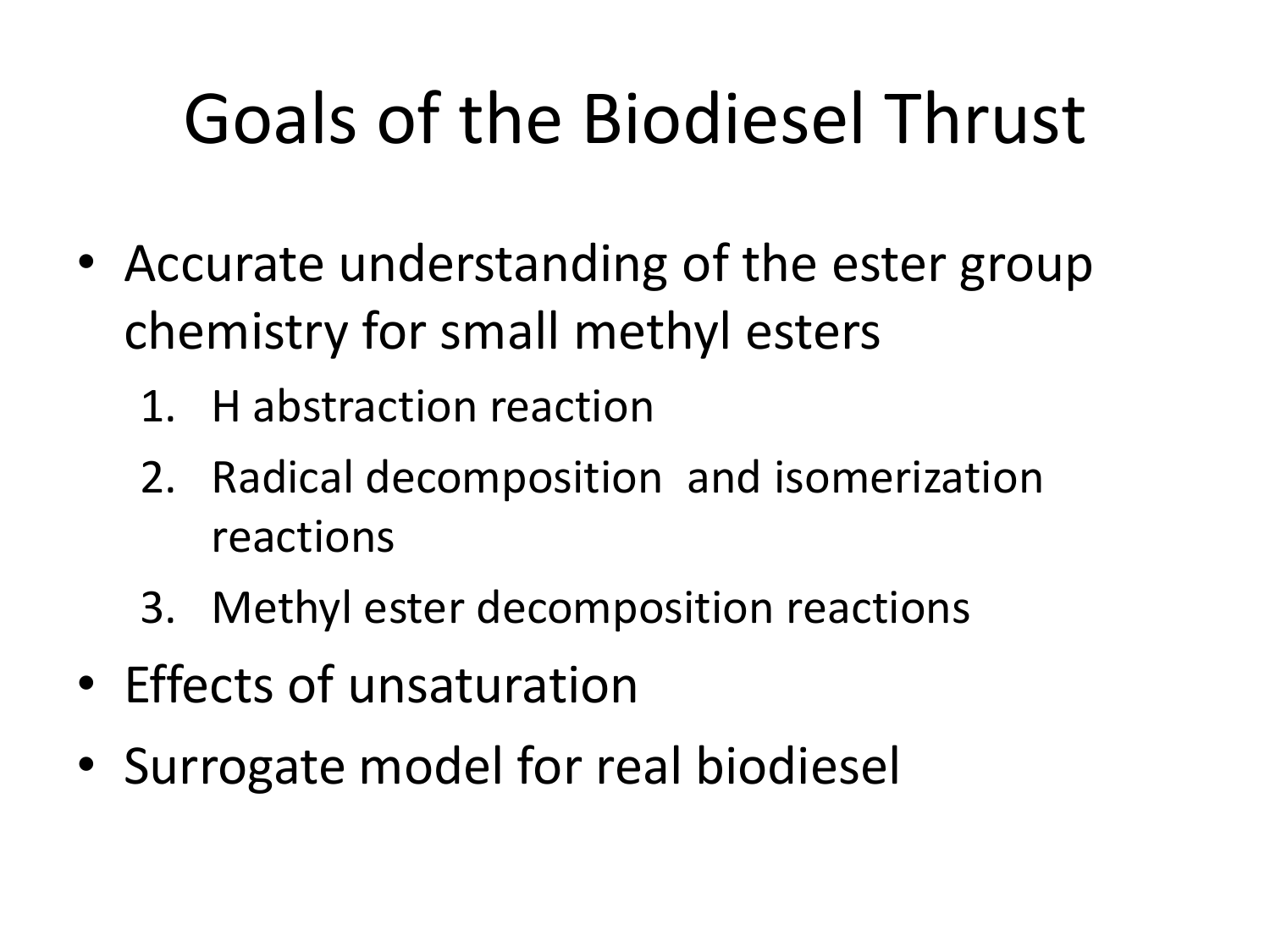# Biodiesel Challenges

- Big molecules!
	- Many isomers, conformers, rotors
		- Many isomeric cyclic TS's and cyclic products
	- Many species and reaction steps are difficult to probe experimentally
		- Fast unimolecular reactions: too transient
		- Hard to distinguish isomers or to prepare specific isomers
		- Low volatility of some important species
		- Relatively few known rate coefficients or thermo
	- Computations are challenging
		- But we are developing quantum methods for big molecules
		- Need to upgrade solvers… or reduce kinetic models
- Ultimately we'd like a surrogate for B10
	- Challenges of diesel surrogate combined with challenges of pure biodiesel surrogate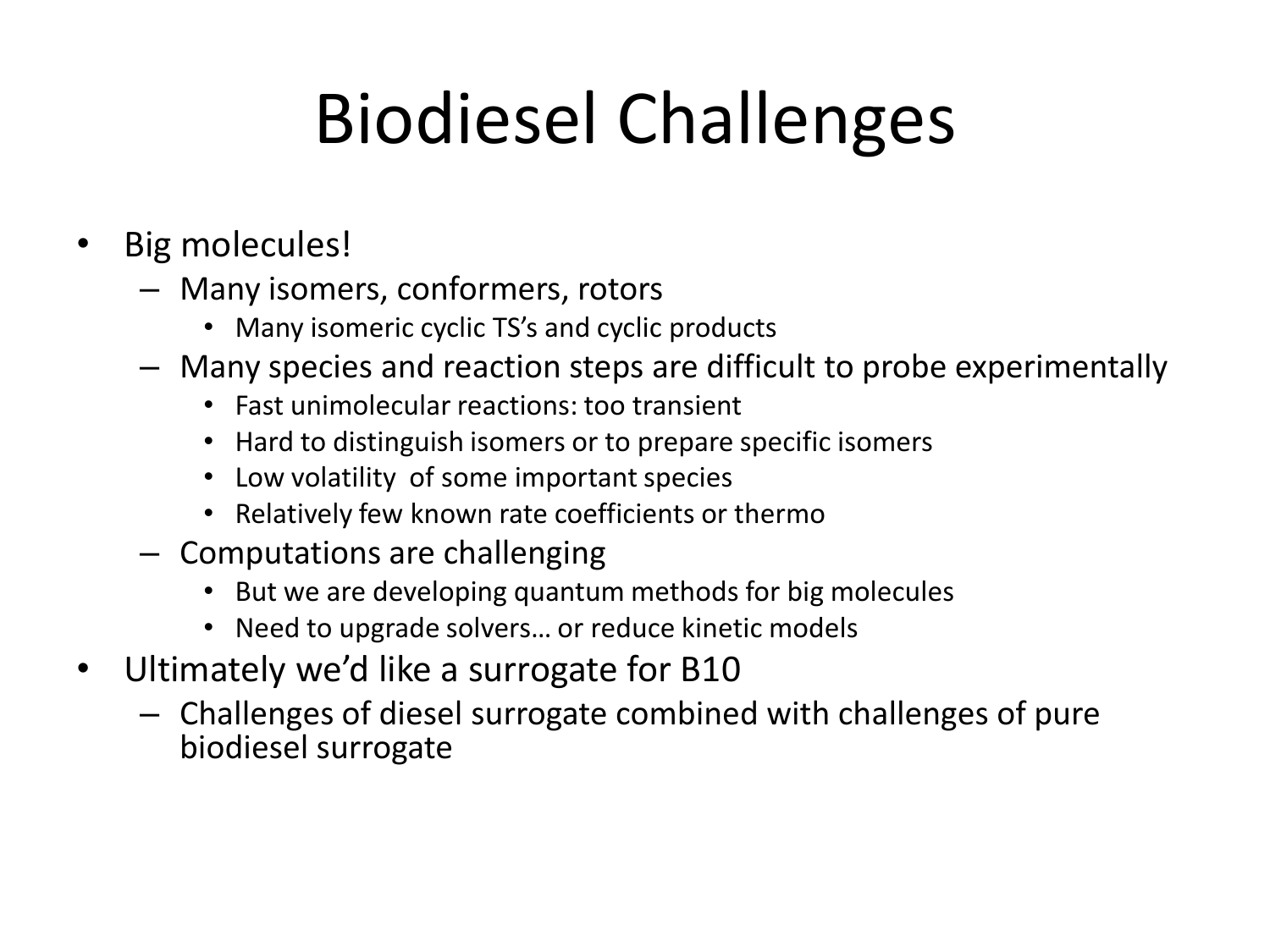Mechanism Thrusts Differ, But Are Strongly Coupled

- All models depend on Foundational Fuels submodels, rate coefficients, thermo.
- How precise do Foundational Fuels submodels have to be achieve desired accuracy in Butanol and Biodiesel models?
- Rate estimation techniques from Butanol study useful for Biodiesel models.
- Automated model construction should help with Biodiesel… but computer methods need improvements to effectively handle vast number of species and reactions.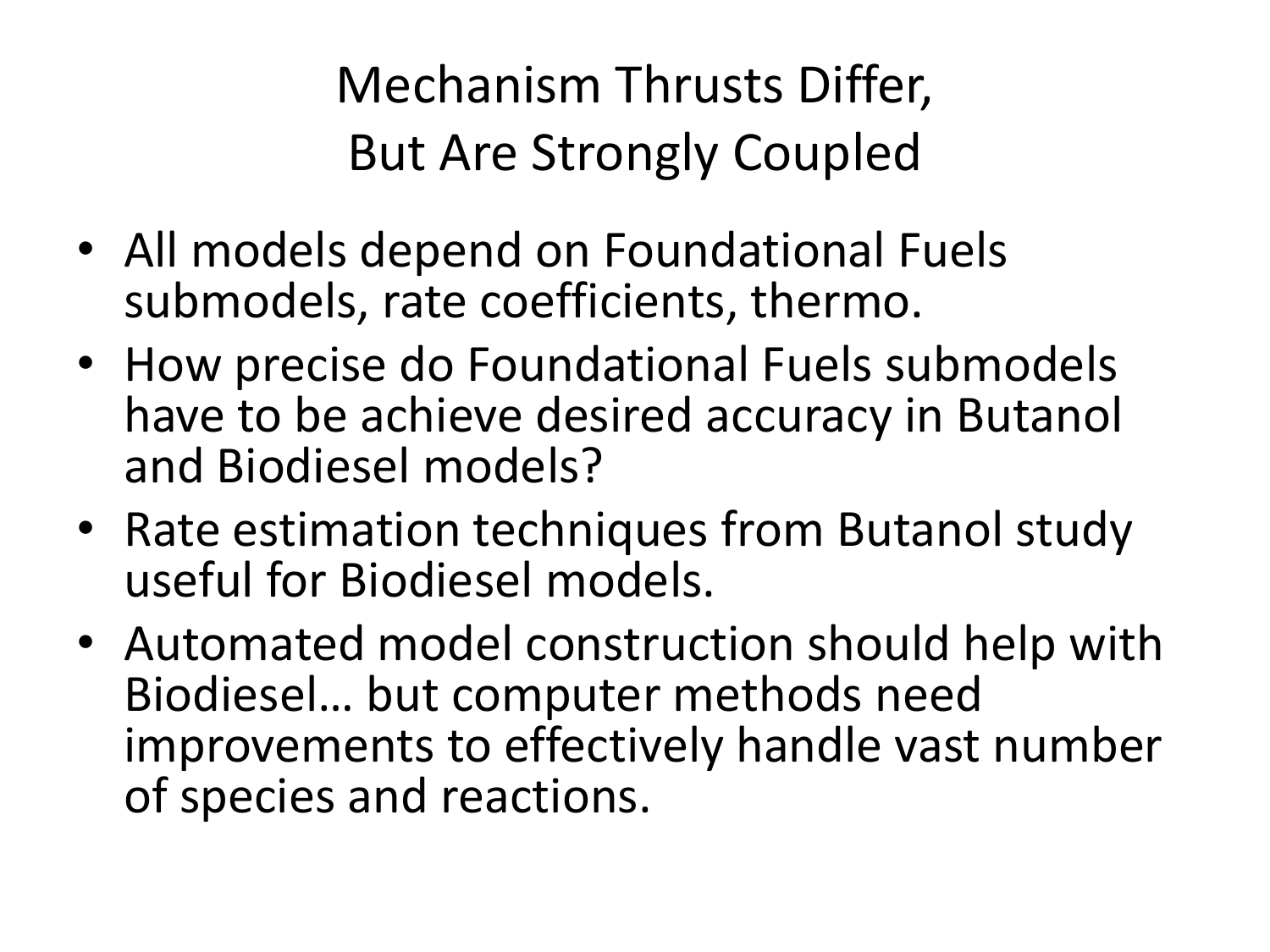#### Next Steps for Mechanism Thrusts

This afternoon, CEFRC breakout groups will focus on planning next steps.

+ Arranging collaborations

+ Debating proposed plans

Tomorrow morning we'll present a summary of our plans, both short-term and long-term.